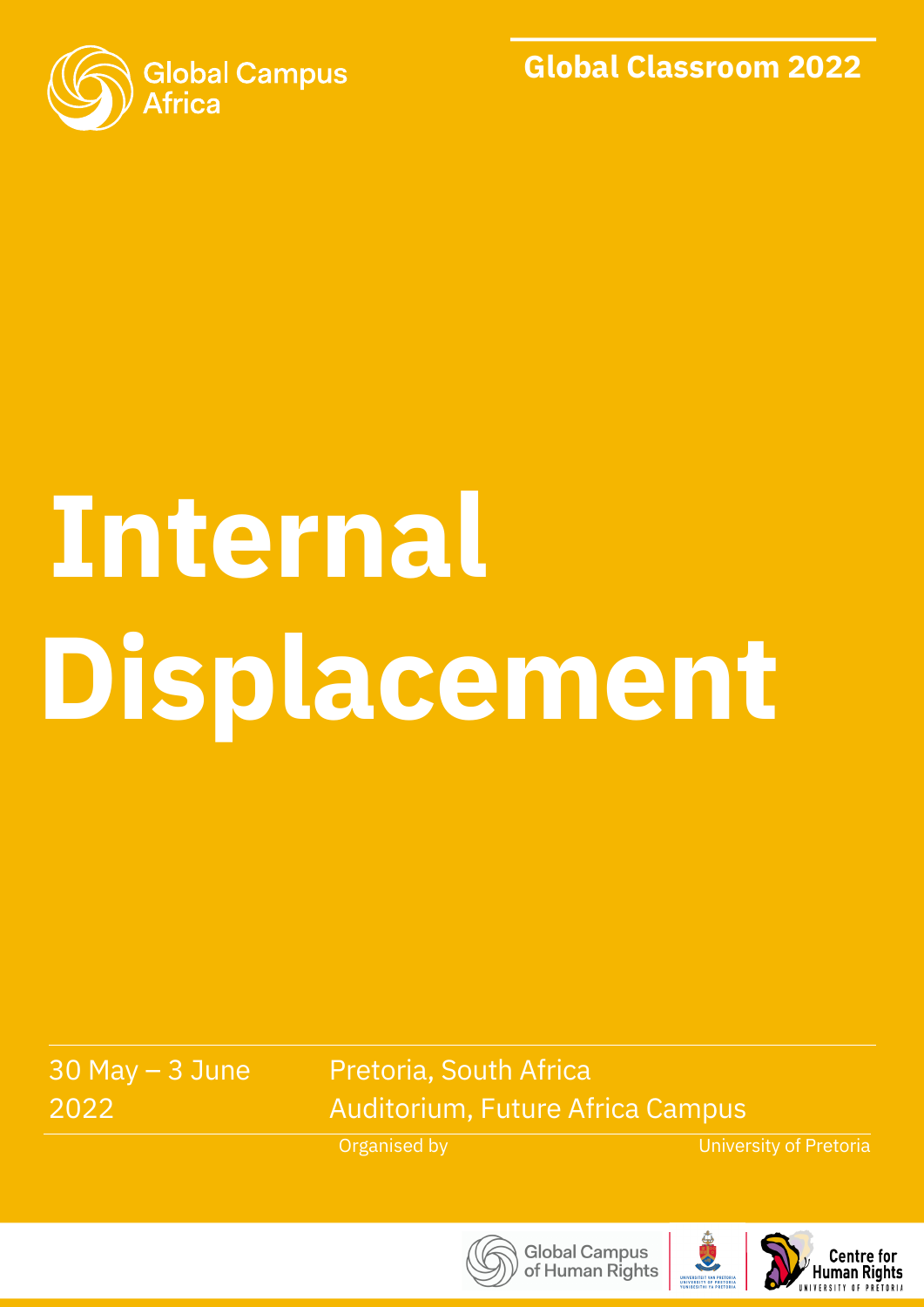# Internal Displacement

## Abstract

The Global Classroom, a flagship research programme of the Global [Campus](http://gchumanrights.org/) of Human Rights, brings together students and professors from the 7 regions of the Global Campus in a week-long conference, where 7 research teams study, analyse and discuss a topic of current interest for all the regions. The discussion is enriched with the participation of experts including representatives of States, UN agencies and civil society organisations. The uniqueness of this annual event lies in the possibility to understand key regional perspectives and deepen the study of global human rights and democracy challenges.

This 2022 edition focuses on **Internal Displacement** and is hosted by the [University](https://www.chr.up.ac.za/) of Pretoria. The vast majority of people who flee their homes to escape conflict, violence and disasters do not cross an international border. Of the 70.8 million people forcibly displaced around the world, 50.8 million are internally displaced people. They are the invisible majority. The research aims at better understanding the needs and resources of specific groups of internally displaced people, including children, women, men, youth, older people, members of minority groups and people with disabilities. The objective is to identify policies and support options that can best respond to the different impacts of displacement these groups experience.

#### **Pre-event online programme**

#### **Webinar for research teams with experts**

27 April 13:00-14:00 *Hans-Joachim Heintze*, GC Europe and South East Europe – theoretical introduction *Benjamin Tonga*, GC Africa alumnus, HR [Preparedness](https://gchumanrights.org/preparedness/article-on/the-impact-of-covid-19-on-human-rights-response-during-concurrent-protection-crises-in-cameroon.html) author – Cameroon case study *Jasmin Lilian Diab*, GC Arab World alumna, HR [Preparedness](https://gchumanrights.org/preparedness/article-on/covid-19-driving-child-marriage-for-refugee-girls-in-middle-east-north-africa-mena.html) author – MENA case study

Saturday 28 and Sunday 29 May: Arrival of participants Sunday 29 May: 16:00-18:00 – Late lunch for GC Council and AAC members, regional programme coordinators, Global Campus HQ staff and selected guests Other participants to have dinner at Future Africa at 18:00

The core programme is concentrated between 10:00 and 15:00 in order to make online participation across the globe easier.

**Register** for the **in-person event:** <https://forms.gle/WMX3JnCrhRoGRTc67> **Register** for the **online event:** [zoom.us/webinar/register/WN\\_zw5PxvomRAmN7bT90s0LfA](http://zoom.us/webinar/register/WN_zw5PxvomRAmN7bT90s0LfA)

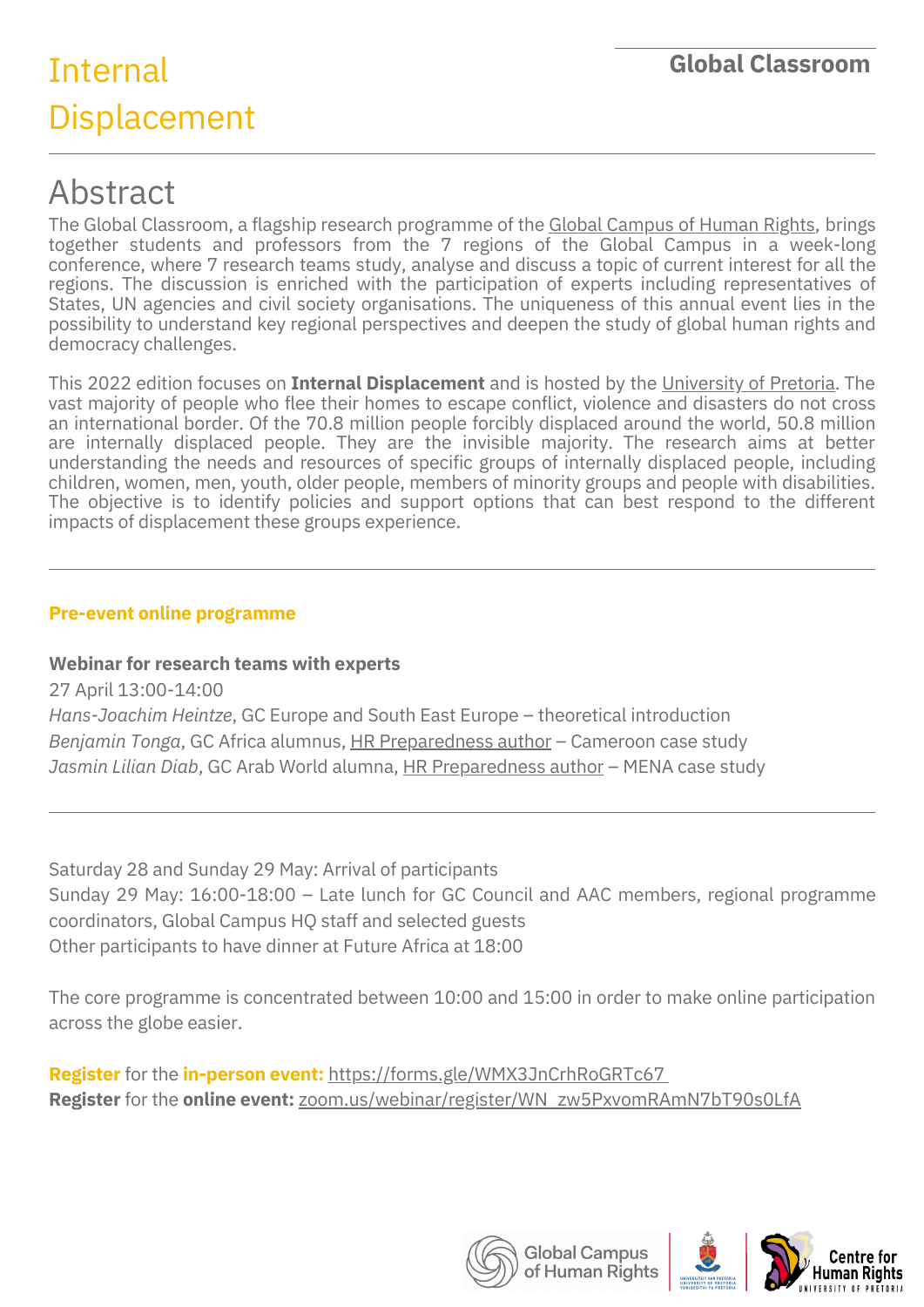## Programme

| Monday 30 May:<br><b>Opening session</b> |                                                                                                                                                                                                                                                                                                            |
|------------------------------------------|------------------------------------------------------------------------------------------------------------------------------------------------------------------------------------------------------------------------------------------------------------------------------------------------------------|
| $09:00 - 09:30$                          | Registration                                                                                                                                                                                                                                                                                               |
| $09:30 - 10:30$                          | Welcoming addresses:<br>Tawana Kupe, Vice Chancellor and Principal, University of Pretoria<br>Frans Viljoen, University of Pretoria, Centre for Human Rights<br>Manfred Nowak, Global Campus Secretary General<br>Veronica Gomez, Global Campus President<br>Representative from EU Delegation in Pretoria |
| $10:30 - 11:00$                          | Tea/coffee break                                                                                                                                                                                                                                                                                           |
| $11:30 - 12:30$                          | Keynote speech: Cecilia Jimenez Damary, UN Special Rapporteur on the<br>Human Rights of Internally Displaced Persons                                                                                                                                                                                       |
| 12:30-13:00                              | Performance                                                                                                                                                                                                                                                                                                |
| 13:00-13:45                              | Lunch                                                                                                                                                                                                                                                                                                      |
| 13:45-17:00                              | <b>Global Campus Council meeting</b>                                                                                                                                                                                                                                                                       |
| 18:00                                    | Departure for dinner                                                                                                                                                                                                                                                                                       |

#### Tuesday 31 May: Internal Displacement and Conflict

10:00 - 10:15 Introduction: *Patrick Eba*, Deputy Director, Protection, UNHCR (online)

10:15 - 11:30 Expert panel *Sima Samar*, Right Livelihood Laureate, UN High Level Panel on Internal Displacement (online) *Manfred Nowak*, Global Campus Secretary General *Veronica Gomez*, Global Campus President *Faith Mabera*, Institute for Global Dialogue Moderator: *Teddy Atim,* Global Classroom coordinator

11:30 - 11:45 Tea/coffee Break

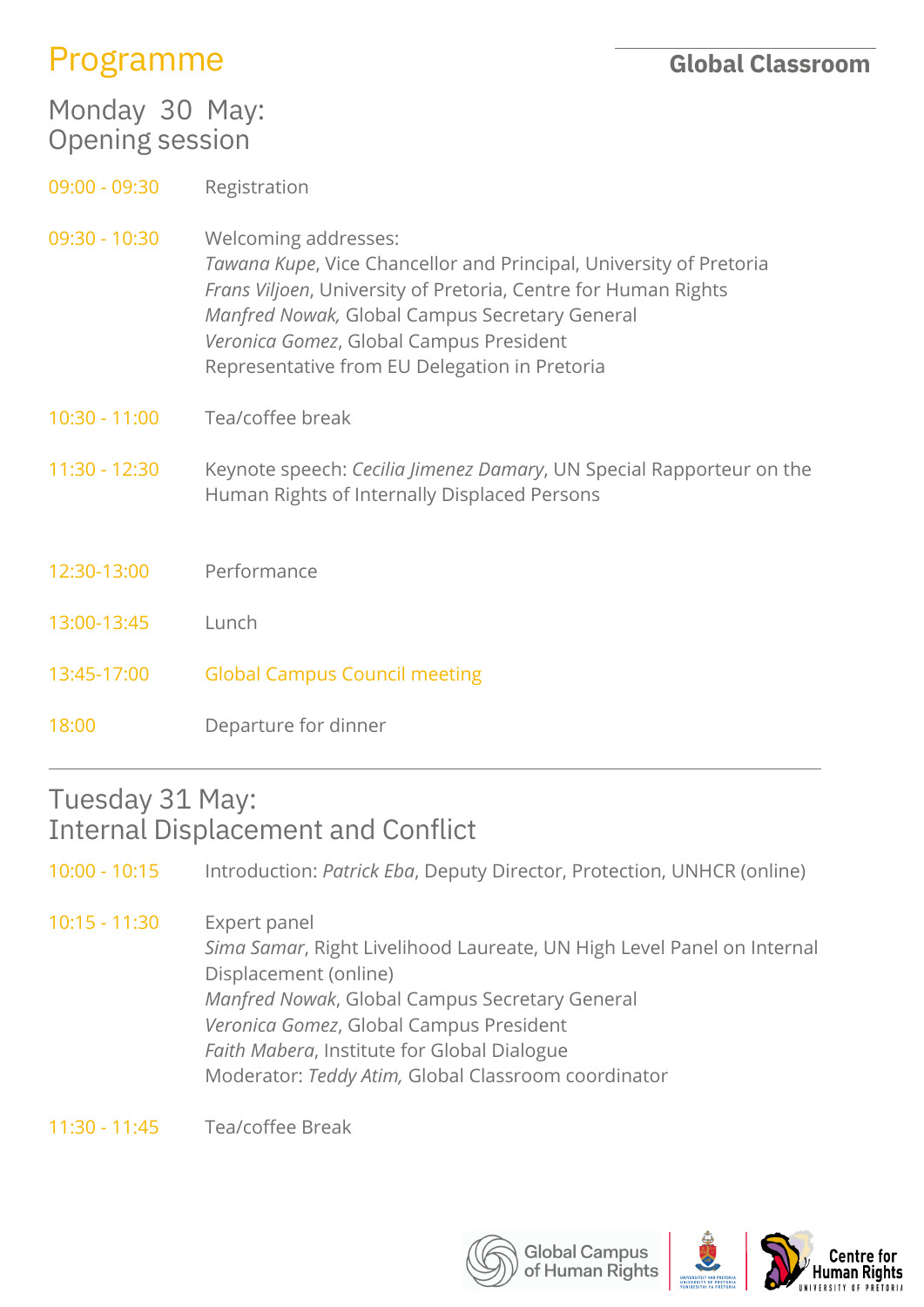## Programme

| $11:45 - 13:00$ | Presentation by GC Caucasus research team: Oleksandr Kyselov, Volha<br>Khvasevich, Nuno Oliveira and Kristine Bdoyan (coordinated by Yevgen<br>Gerasymenko)       |
|-----------------|-------------------------------------------------------------------------------------------------------------------------------------------------------------------|
| 13:00 - 14:00   | Lunch                                                                                                                                                             |
| $14:00 - 15:15$ | Presentation by GC South East Europe research team: Veronika Vasilić, Alisa<br>Berezina, Nataša Ivaneža and Stamatis Psaroudakis (coordinated by Marina<br>Simić) |
| 16:30           | Departure for dinner                                                                                                                                              |

## Wednesday 1 June: Internal Displacement and Climate Change

| 10:00-10:15     | Introduction: video message by Maya Sahli-Fadel, Special Rapporteur on<br>Refugees, Asylum Seekers, Internally Displaced Persons and Migrant in Africa                                                                            |
|-----------------|-----------------------------------------------------------------------------------------------------------------------------------------------------------------------------------------------------------------------------------|
| 10:15-11:30     | Expert panel<br>Zoi Aliozi, Global Campus Teaching Fellow<br>Elvis Fokala, University of Pretoria<br>Ademola Jegede, University of Venda<br>Moderator: Ashwanee Budoo-Scholtz, University of Pretoria, Centre for Human<br>Rights |
| 11:30-11:45     | Tea/coffee break                                                                                                                                                                                                                  |
| 11:45 - 13:00   | Presentation by GC Asia Pacific research team: Asma al-Amin, Swasti<br>Karmacharya, Phyo Wai and Giwoong Son (coordinated by Isaac McNeill)                                                                                       |
| 13:00 - 14:00   | Lunch                                                                                                                                                                                                                             |
| $14:00 - 15:15$ | Presentation by GC Latin America & Caribbean research team: Anna Laura<br>Feitosa, Mayra A. Scaramutti, Gina Bertolone and Dahyana Suarez (coordinated<br>by Ezequiel Fernández Bravo)                                            |
| $15:15 - 17:45$ | <b>Academic Affairs Committee meeting</b>                                                                                                                                                                                         |
| 18:00 - 22:00   | Dinner at Future Africa                                                                                                                                                                                                           |